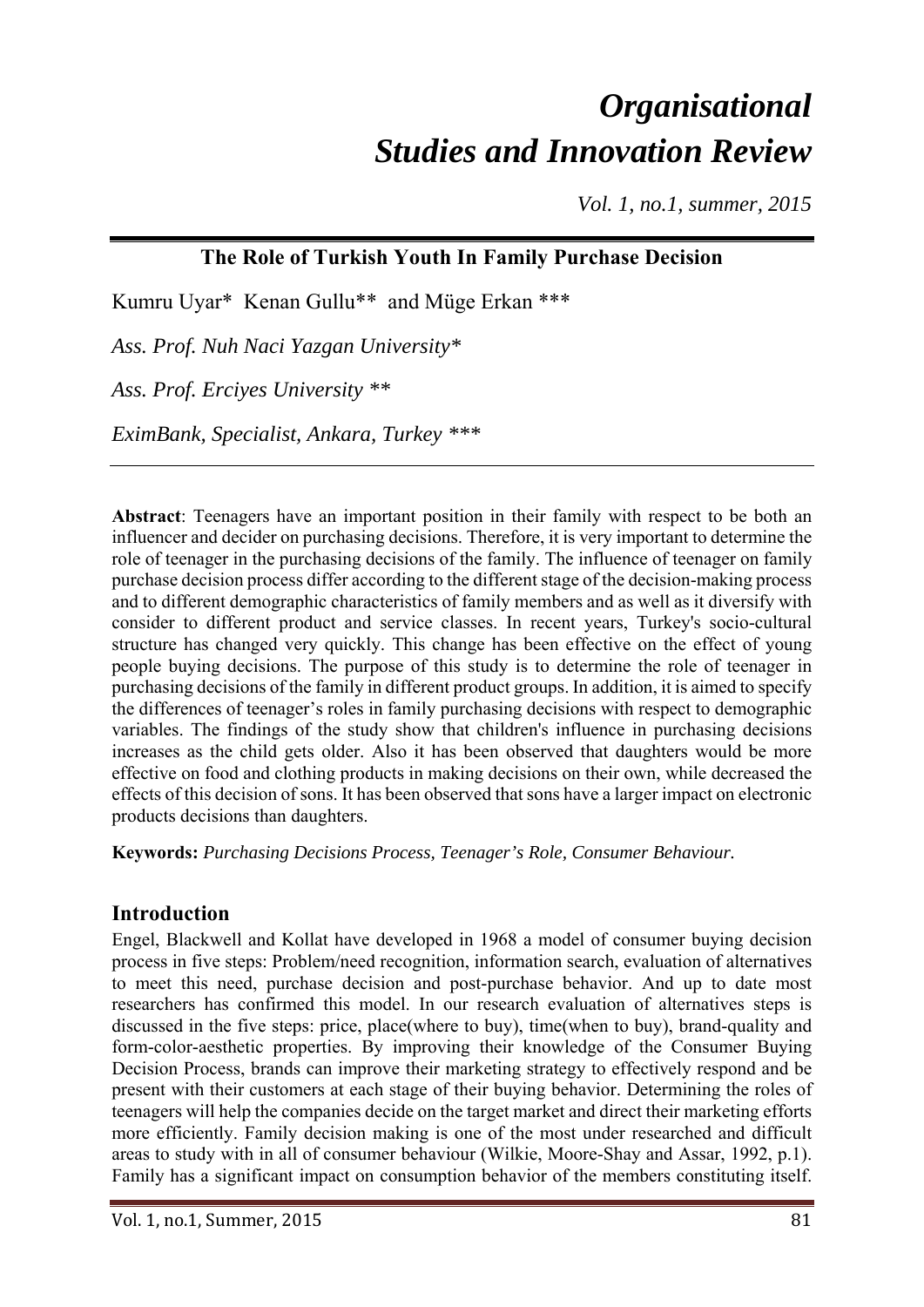Family decision-making research has frequently examined role relationship between husband and wife. A number of researchers have studied the influence of children in family decision making, but a few studies refer to teenagers (Belch et al., 1980, 1985; Foxman and Tansuhaj, 1988, Foxman, Tan-suhaj, and Ekstrom 1989a; Foxman et al. 1989b; Beatty and Talpade, 1994; Palan and Wilkes, 1997; Lee and Beatty, 2002). But teenagers have become the target market highly increasing in number and having the rapidly increasing market share. People have different prospects of life and different lifestyles at different ages. This situation determines what kind of goods and services they demand. Teenagers, the main decisive influence of the consumption between ages 12-18, have become the main dynamic of the market. Their share in the total consumption and their effects on branding decisions are high.

### **Literature Review**

The main characteristics of todays' teenagers are that they are born to the communication age and they have different consumption propensities. Teenagers can do shopping with their own pocket money. They are raised in an environment with rapidly changing technology. They are interested in technological goods. Many studies emphasize that teenage children are significantly influenced by the internet and they are using the internet as a primary source of consumer information, they learn to become members of global communities by the internet using (Lee and Conroy, 2005; Belch et al., 2005; Rose, Rose, Blodgett, 2009). Teens increase market information from the internet, and they are likely to play a greater role in the familydecision making process (Sutherland and Thompson, 2003; Belch and Krentler; 2005; Marshall and Reday, 2007; Kaur and Medury, 2011). Adolescents opinions are often sought by parents when they believe their children are knowledgeable (Grossbart et al., 2002; Belch et al., 2005). With the effect of the changing social structure, teenagers have greater role in buying decisions. Also as women have become more active in business life then children reach more power (Ellwood, 1993; Powers, 1994; Clulow, 1998; Wang et al., 2007).

Several studies have indicated children have a certain influence in family decision-making. In these studies dealt with different aspects of the subject. Some of them studied teenagers involvement varies over earnings and employment situation. Earnings and employment positively affected teens' perceived influence across product choices (Belch et al., 1985, 2005; Moschis and Mitchell, 1986; Beatty and Talpade, 1994; Wang et al., 2007).

Some previous studies consistently show that decision roles are vary across purchasing steps. Teenagers show higher influence over family purchases, at search stage than at the decision stage ( Beatty and Talpade, 1994; Shoham and Dalakas, 2003; Ming and Chou, 2009). Contrary to these findings, Beatty and Talpade, (1994;) Wang et al., (2007) and Lee and Beatty, (2002) finds that adolescent as much influence at the decision stage as at the initiation stage.

Majority of past studies show that the role of teenager's varied by different product category. Foxman et al. (1989a), found that a significant interactive effect of importance with product. Supporting this Beatty and Talpade (1994) and Aslan and Karalar (2011) asserts that characteristic of product more important than the step of purchasing. Aslan and Karalar (2011) claim that ıf a teen is not interested in for a particular product, he tends not to be an active player in the purchasing process. teenager's influence increases when teens are the main users (Foxman and Tansuhaj, 1988; Foxman et al., 1989; Beatty and Talpade, 1994; Kim and Lee, 1997; Lee and Beatty, 2002; Shoham and Dalakas, 2003; Martensen and Gronholdt, 2008; Aslan and Karalar, 2011) and when the product is less expensive (Belch et al., 1985; Foxman et al., 1989; Lackman and Lanasa, 1993; Aslan and Karalar, 2011) But Martensen and Gronholdt, (2008) indicate that children's influence is significant even on expensive product.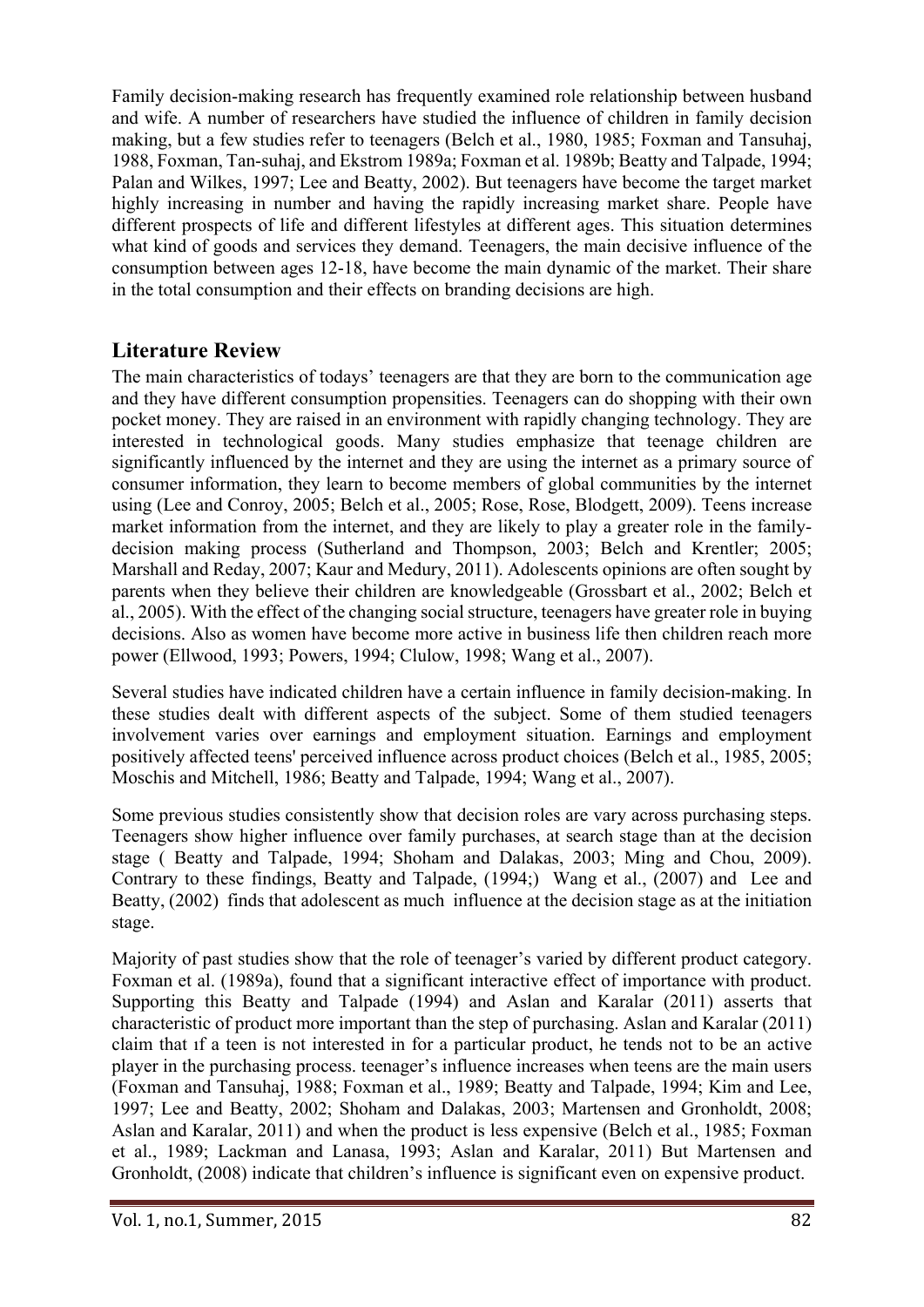Habashi, (1994) indicate that age did appear to be a significant factor in all children's influence. Past research have showed that teenagers influence increases as the child gets older (Belch et al., 1985; Foxman, Tansuhaj, Ekstrom, 1989; Mangleburg, 1990; Lackman and Lanasa, 1993; Habashi, 1994; Hall et al., 1995). Mangleburg (1990) mentioned that older children also have more experience with products and have learned more about consumer roles. Contrary to previous findings, Wang et al (2007) and McNeal and Yeh (2003) found no evidence of differences due to age based.

Researchers such as Hall et al., (1995) and Watne and Winchester (2011) found that teenage influences had sig. differences according to gender. But Wang et al. (2007) found no gender effects.

# **Methodology**

Data were gathered from 120 consumers in the city of Kayseri. Within this research, the role of teenagers aged between 14-18 is examined. The main aim of this study is to determine the role of teenagers having different demographic characteristics on buying process and decisions. Three main main product categories based on consumer buying decision process of each product are determined.

- Electronical goods (TV, audio system, ....)
- Clothing
- Foodstuff

Five point traditional Likert Scale was used in order to measure the effect of teenagers on buying decisions. The obtained data was analysed with SPSS statistical program. The surveys were completed at school. It was determined that the majority of the study sample consists of students with 14-18 age, % 56 girls and % 44 boys.

In this study Cronbach's α was calculated for reliability. Reliability coefficient of the scale used in this study was 0.844. According to the result, we can say that the scale is highly reliable.

# **Results**

Table 1 shows the mean, median and standard deviation scores for each statement measuring the influence of teenagers on purchasing steps over three main product classes.

|                     |      | <b>Group F</b> | <b>Group E</b> |           | Group C |           |
|---------------------|------|----------------|----------------|-----------|---------|-----------|
| <b>Product Type</b> | Mean | Std. Dev.      | Mean           | Std. Dev. | Mean    | Std. Dev. |
| 1 (Needs)           | 3,69 | ,87            | 3,72           | 1,01      | 2,72    | 1,16      |
| 2 (Search)          | 3,53 | ,89            | 3,63           | 1,05      | 2,86    | 1,17      |
| 3 (Price)           | 3,81 | ,93            | 4,01           | 1,01      | 3,48    | 1,04      |
| 4 (Place)           | 3,21 | 1,24           | 3,61           | 1,24      | 2,79    | 1,28      |
| 5 (Times)           | 3,57 | 1,09           | 3,76           | ,95       | 3,04    | 1,20      |

*Table 1: The Influence of Teens on purchasing steps*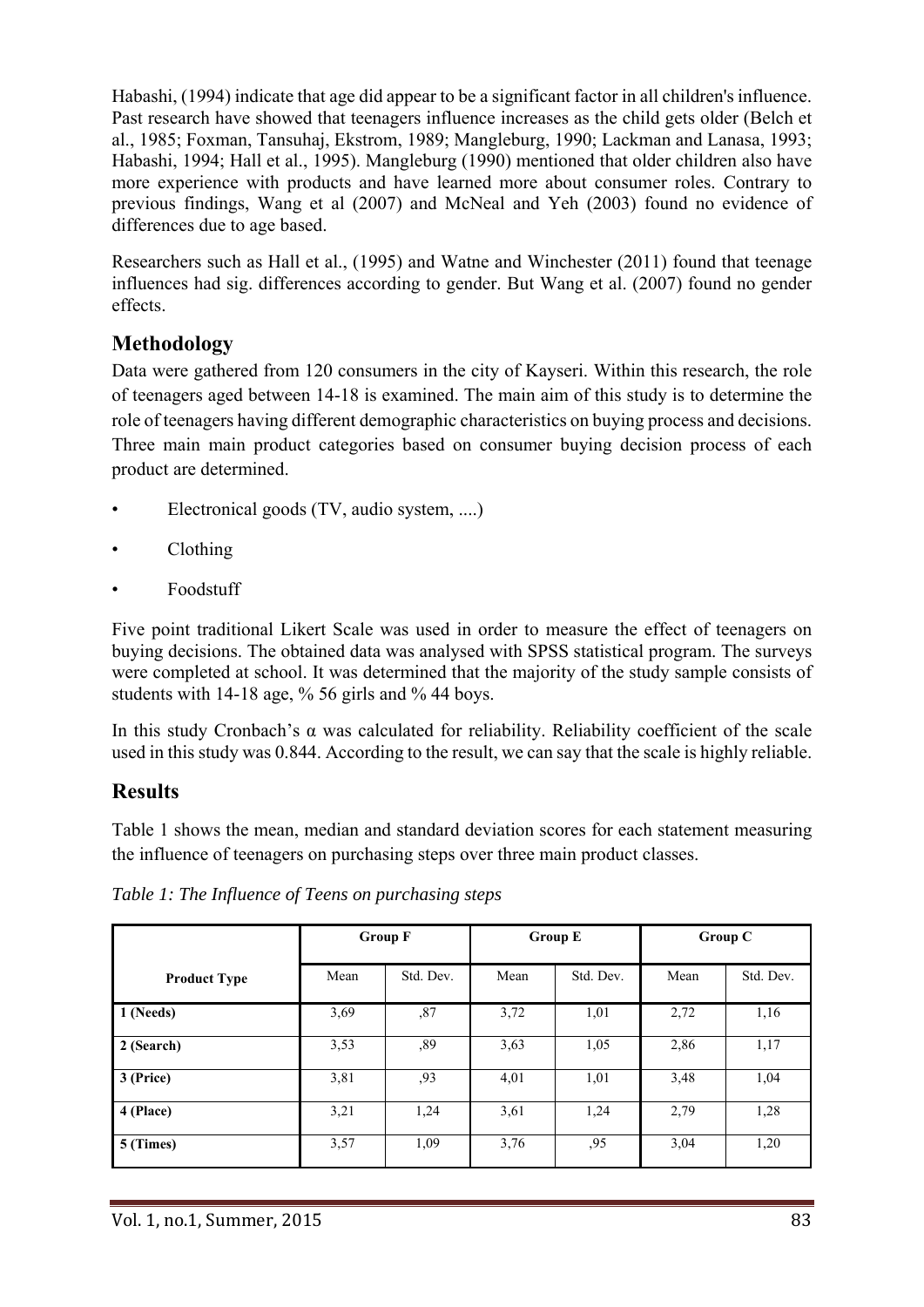| 6 (Aesthetics) | 2,63 | 1,10 | 3,00 | 1,13 | 2,68 | 1,25 |
|----------------|------|------|------|------|------|------|
| 7 (Quality)    | 2,85 | 1,20 | 3,20 | 1,26 | 2,71 | 1,26 |
| 8 (Purchasing) | 3,47 | 1,19 | 3,84 | 1,10 | 3,18 | 1,31 |
| 9 (Evaluation) | 3,34 | 1,10 | 3,40 | 1,15 | 3,04 | 1,24 |

**Group F**: Food, **Group E**: Electronics, **Group C**: Cloths

Table 1 shows that the teens' are the major actors in identifying needs, information search, deciding purchase place, aesthetics and quality of product for Group C. At the same time it shows that the teens' are the major actors in aesthetics and quality of product for Group F.

The independent variables in this study are gender and age. Whether the relationship between our dependent variables "foodstuff, clothing and electronical goods buying decision process" with demographic characteristics was investigated by correlation analysis. This analysis data obtained are shown in Table 2-3-4 below.

Table 2: Correlations between Foodstuff (Group F) Buying Process and Demographic Variables

|                | Gender    |       | Age                     |       |  |
|----------------|-----------|-------|-------------------------|-------|--|
|                | r         | p     | r                       | p     |  |
| 1 (Needs)      | $,200(*)$ | 0,046 | $-0,126$                | 0,212 |  |
| 2 (Search)     | $-0,03$   | 0,767 | $-0,181$                | 0,071 |  |
| 3 (Price)      | $-0,057$  | 0,574 | $-.210(*)$              | 0,036 |  |
| 4 (Place)      | 0,146     | 0,147 | $-.267$ <sup>**</sup> ) | 0,007 |  |
| 5 (Times)      | 0,159     | 0,114 | $-0,111$                | 0,27  |  |
| 6 (Aesthetics) | 0,133     | 0,187 | 0,018                   | 0,857 |  |
| 7 (Quality)    | 0,023     | 0,818 | $-0,099$                | 0,328 |  |
| 8 (Purchasing) | 0,107     | 0,288 | 0,054                   | 0,59  |  |
| 9 (Evaluation) | $-0,109$  | 0,279 | $-0,081$                | 0,42  |  |

\*Correlation is significant at the 0.05 level (2-tailed)

\*\*Correlation is significant at the 0.01 level (2-tailed)

According to the results of the correlation analysis, there is a statistically meaningful positive correlation (r=0,200) between gender and determination of the rise of need for foodstuff in the family. According to this result, young women are also observed to be more effective on deciding on the need for buying decisions. There is a statistically meaningful negative correlation (r=-0,210) between age and evaluation of foodstuff based on price. Besides, there is a statistically meaningful strong and negative correlation  $(r=0.267)$  between age and the place from where to buy the foodstuff. According to the results, it can be said that as the ages of the teenagers rise, their families' effect on the buying decisions decreases based on price and the place to buy.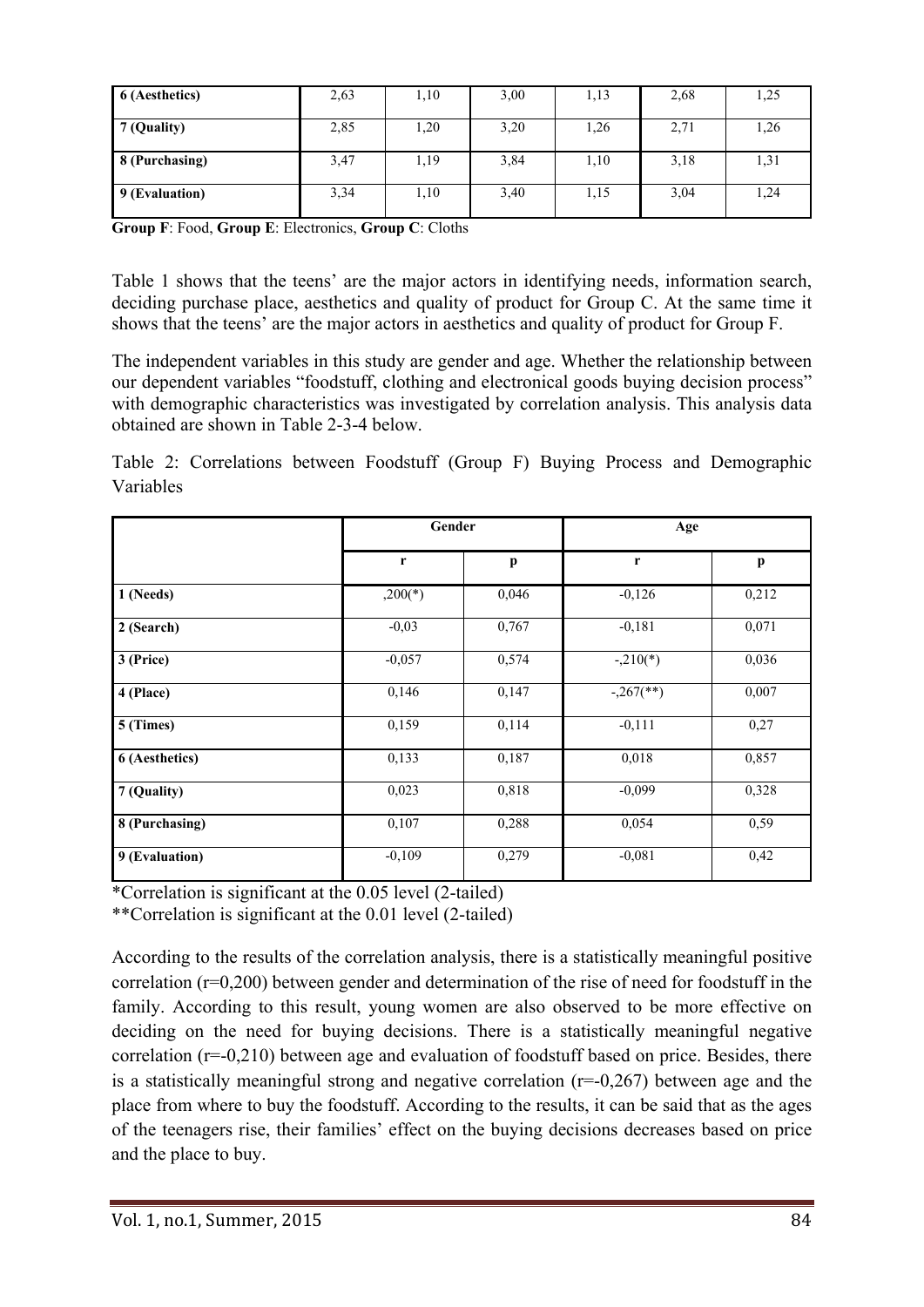|                |             | Gender                    | Age         |                           |  |
|----------------|-------------|---------------------------|-------------|---------------------------|--|
|                | $\mathbf r$ | p                         | $\mathbf r$ | $\mathbf{p}$              |  |
| 1 (Needs)      | $-0,16$     | 0,115                     | 0,008       | 0,935                     |  |
| 2 (Search)     | $-.213(*)$  | 0,034                     | $-0,152$    | 0,132                     |  |
| 3 (Price)      | $-0,091$    | 0,374                     | $-0,071$    | 0,485                     |  |
| 4 (Place)      | $-0,068$    | 0,506                     | $-0,016$    | 0,877                     |  |
|                |             | Gender                    | Age         |                           |  |
|                | $\mathbf r$ | $\boldsymbol{\mathrm{p}}$ | r           | $\boldsymbol{\mathrm{p}}$ |  |
| 5 (Times)      | $-0,09$     | 0,377                     | 0,063       | 0,536                     |  |
| 6 (Aesthetics) | $-0,109$    | 0,287                     | $-0,116$    | 0,254                     |  |
| 7 (Quality)    | $-0,12$     | 0,235                     | $-0,061$    | 0,548                     |  |
| 8 (Purchasing) | 0,031       | 0,761                     | 0,035       | 0,729                     |  |
| 9 (Evaluation) | $-0,19$     | 0,06                      | $-0,021$    | 0,84                      |  |

*Table 3: Correlations between Electronical goods (Group E) Buying Process and Demographic Variables* 

\*Correlation is significant at the 0.05 level (2-tailed)

\*\*Correlation is significant at the 0.01 level (2-tailed)

According to the results of the correlation analysis between buying decisions of electronical goods and independent variables, it can be said that there is a statistically meaningful negative correlation (r=-0,213) between gender and pre-buying research of electronical goods. As a result, it can be proposed that young men have more effect than young women on pre-buying decision process within the family.

|           |  |  |  |  | Table 4: Correlations between Clothing (Group C) Buying Process and Demographic |
|-----------|--|--|--|--|---------------------------------------------------------------------------------|
| Variables |  |  |  |  |                                                                                 |

|                |                        | Gender | Age        |       |  |
|----------------|------------------------|--------|------------|-------|--|
|                | r                      | p      | r          | p     |  |
| 1 (Needs)      | $,245(*)$              | 0,015  | $-.254(*)$ | 0,011 |  |
| 2 (Search)     | 0,17                   | 0,092  | $-0,189$   | 0,062 |  |
| 3 (Price)      | 0,029                  | 0,78   | $-0.167$   | 0,101 |  |
| 4 (Place)      | $,206(*)$              | 0,042  | $-0,085$   | 0,405 |  |
| 5 (Times)      | $,314$ <sup>**</sup> ) | 0,002  | $-0.091$   | 0,373 |  |
| 6 (Aesthetics) | 0,149                  | 0,141  | $-0.067$   | 0,512 |  |
| 7 (Quality)    | 0,185                  | 0,066  | $-0,153$   | 0,129 |  |
| 8 (Purchasing) | $,265$ <sup>**</sup> ) | 0,008  | $-0,017$   | 0,865 |  |
| 9 (Evaluation) | 0,119                  | 0,243  | $-0,148$   | 0,143 |  |

\*Correlation is significant at the 0.05 level (2-tailed)

\*\*Correlation is significant at the 0.01 level (2-tailed)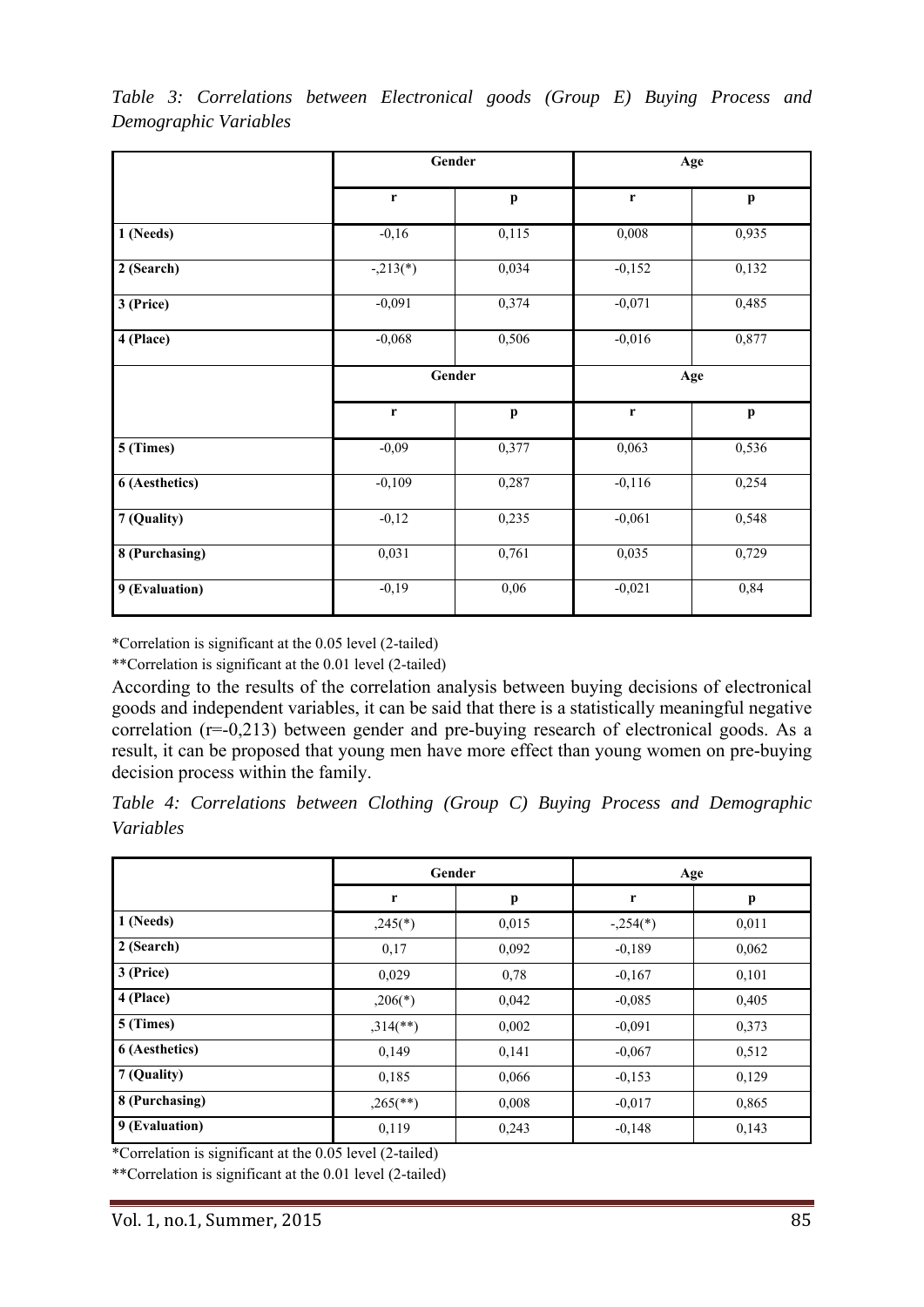According to the results of the correlation analysis between buying decisions of clothing and independent variables, it can be said that there is a statistically meaningful positive correlation (r=0,243) between gender and determination of the rise of need for buying clothing and between gender and determination of the place to buy clothing (r=0,206). Besides, there is a statistically meaningful and strong positive correlation between gender and the determination of the timing of the buying decisions of clothing  $(r=0.314)$ , between gender and making the final decision on clothing  $(r=0.265)$ . Accordingly, we can say that young women have more effect on the decision on buying need, from where and when to buy and making the final buying decisions on clothing. Finally, there is as statistically meaningful negative relationship between age and the decisions on the need of clothing  $(r=-0.254)$ . Therefore, as the age of the teenagers increases, their families' role on the decision process of determining the buying need decreases.

### **Conclusion**

Rise in number of children living with a single parent depending on the increase in divorce rates, active participation of women in business life, older parents depending on the increase in the child bearing age, intense working hours of parents, and decrease in number of children in family have all led to a rapid change in family structure. Depending on the sociological changes in the family structure, the effect of young people on consumption activities are getting more complicated (Flurry, 2007; Ekstrom et al., 1987; Ellwood, 1993; Powers, 1994; Clulow, 1998; Wang et al., 2007). Young people know more than their parents on several goods and services, mainly on technological goods, and by transferring this information to their parents, they are affecting the individual consumption of their parents (Kaurand Medury, 2011; Belchand Krentler, 2005). The effect of young generation on purchasing decision making process is gaining more importance every day.

Based on gender, it can be put forward that women have more effect than men on purchasing behaviour decision making process. Young women have more effect on foodstuff individual decision making process and in determination of the need of purchase than young men. However, young men are more effective in the pre purchasing research of electronic goods. Young women are more effective in determination of need for purchasing behaviour, evaluation of when and from where to buy and making the final purchasing decision on clothing. While young women make their individual decisions, young men are affected by their family.

As the age of the young person increases, his/her role in evaluation of pricing and determination of the place from where to buy increases on foodstuff. Besides, as the age of young person increases, his/her effect on determination of the need of clothing increases. The related results of this study support the results of the previous studies in literature. As the total income of the family increases, the effect of the young person on determination of the need for purchasing decision and his/her effect on the final decision within the family increases on foodstuff. The effect of the young person on evaluation of brand and quality of clothing increases, as the total income of the family increases. It can be put forward that, as the ages of young people increase their initiatives in purchasing behaviour decision making process increase. Young women have more effect on individual foodstuff and clothing purchasing process than young men. On electrical goods decision making process, young men have more effect than young women. Young men make purchasing decisions individually; however young women are influenced by the family decisions.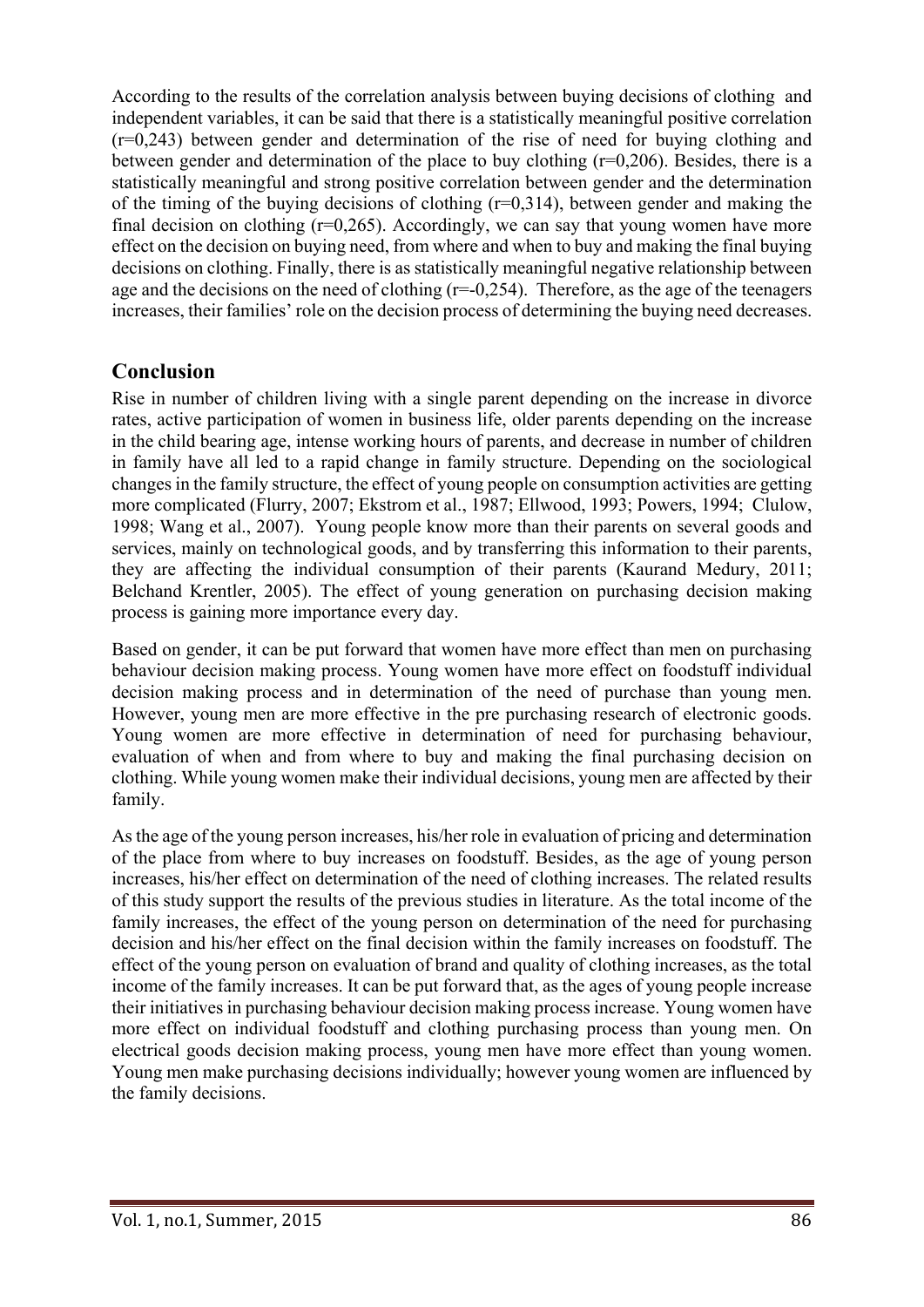#### **Bibliography**

Aslan, E. and Karalar, R. (2011). The Effects of Turkish Teens over Family Purchase of Various Products. *Dumlupınar University Publishings,* 29, pp.149-161.

Belch, M. A., Krentler, K. A. and Willis-Flurry, L. A. (2005). Teen internet mavens: influence in Family Decision Making. *Journal of Business Research*, 58 (5), pp.569-575.

Dauphin, A., Lahga, E., Fortin, B. and Lacroix, G. (2011). Are Children Decision $\Box$ Makers Within The Household?. *The Economic Journal,* 121(553), pp.871-903.

Goodrich, K. and Mangleburg, T. F. (2010). Adolescent perceptions of Parent and Peer Influences on Teen Purchase: An Application of Social Power Theory. *Journal of Business Research,* 63(12), pp.1328-1335.

Habashi, Z. S., (1994). The Perceived Influence of Children in Family Purchasing Decisions.

A Comparison between American and Egyptian Families in the USA. http://files.eric.ed.gov/fulltext/ED380355.pdf

Kaur, A. and Medury, Y. (2011a). Impact of Familial Characteristics on Indian Children's Influence in Family Purchases. *International Journal of Indian Culture and Business Management,* 4(1), pp.104-122.

Kaur, A. and Medury, Y. (2011). Impact of the Internet on Teenagers' Influence on Family Purchases. *Young Consumers,* 12(1), pp.27-38.

Larsson, B., Andersson, M. and Osbeck, C. (2010). Bringing Environmentalism Home Children's Influence on Family Consumption in the Nordic Countries and Beyond. *Childhood,* 17(1), pp.129-147.

Lee, C. K. and Beatty, S. E. (2002). Family Structure and Influence in Family Decision Making*. Journal of Consumer Marketing,* 19(1), pp.24-41.

Martensen, A. and Gronholdt, L. (2008). Children's Influence on Family Decision Making. *Innovative Marketing,* 4(4), 14-22.